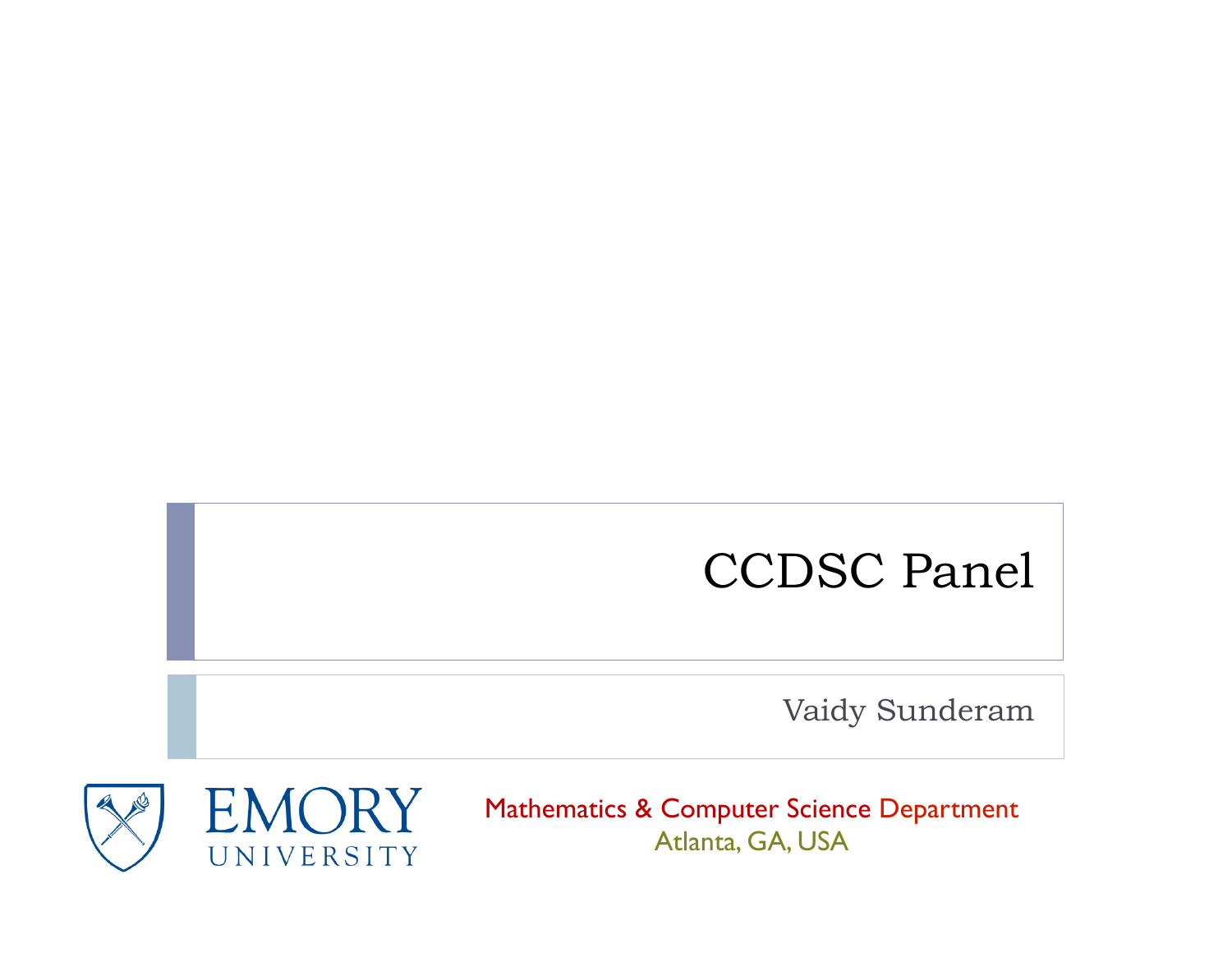# Exascale question

#### } When will we have an exascale machine?



**In Guess the year** 

- } *2020: But it may not look like anything we have now*
- } Why will it take this long? *Lack of driving forces for traditional archs*
- } Why wont it take longer? *New paradigm power, programming, popularity*

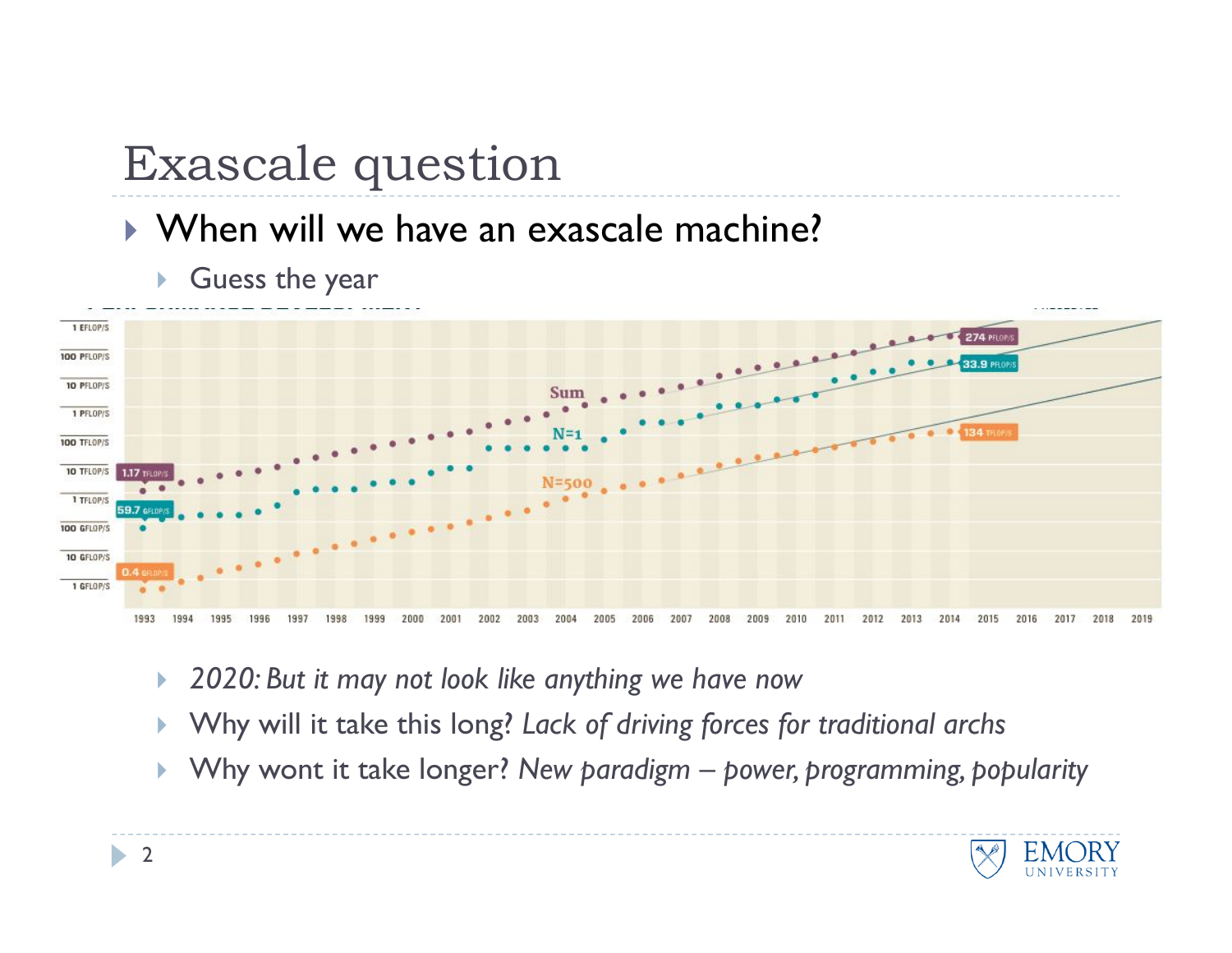# Exascale question

### ▶ Continued

} What will it look like ?





- } What programming technologies will it use?
	- } *Fortran*
	- } *(Enhanced) von Neumann architecture == imperative programming*
- } *Editorial comment re: Exascale question* 
	- } *Does exascale really matter?*

World's fastest computer, Tianhe-2, might get very little use

The Tianhe-2 has been hailed as an example of China's tech muscle, but some experts say it may be too powerful for most tasks

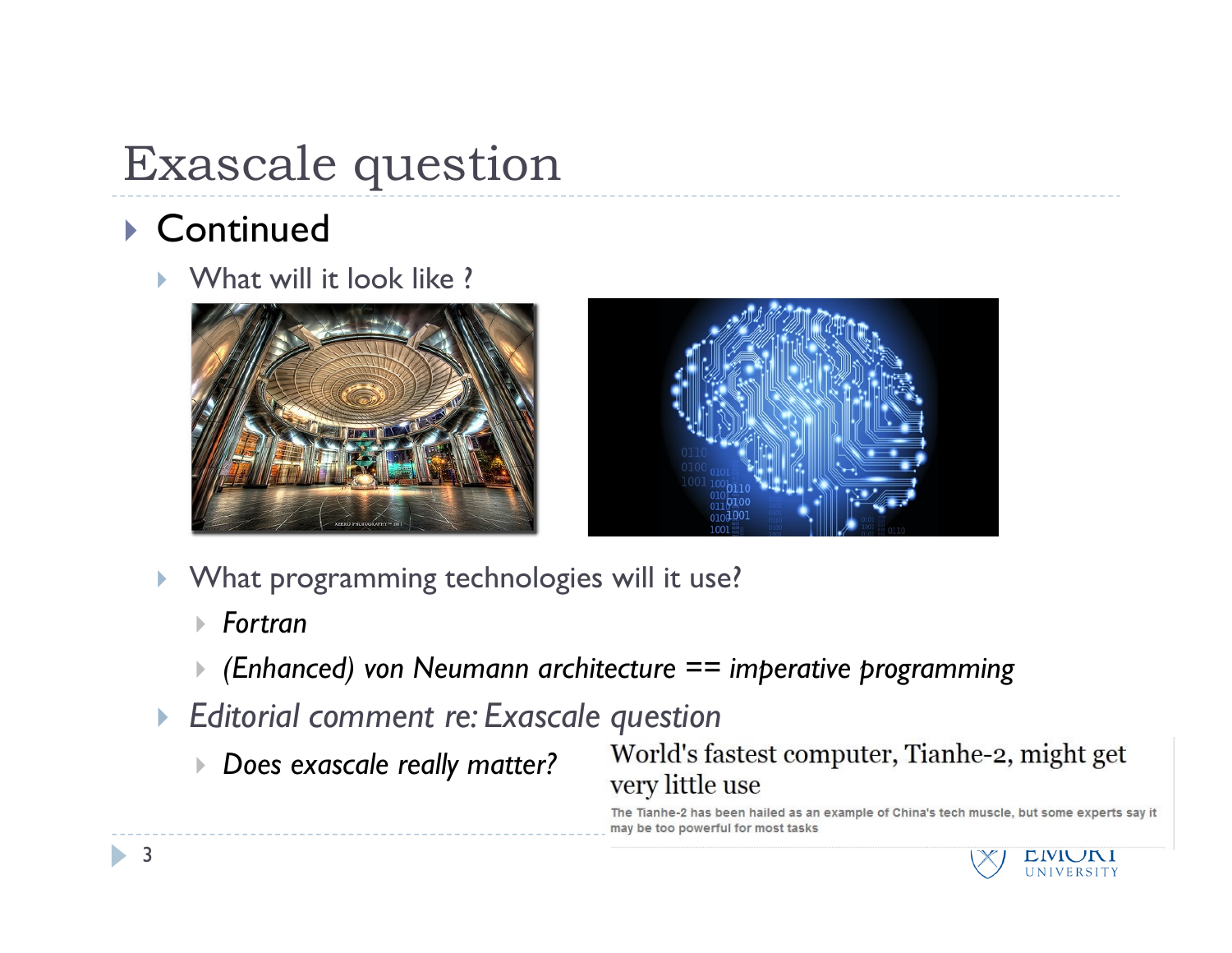### Programming question } Why isnt everyone programming in D?

**TIOBE Programming Community Index** Source: www.tiobe.com 30  $-c$ laya Objective-C  $C++$ Ratings (%) **Basic**  $C#$ Python  $-$  PHP 10 Perl **JavaScript** 5  $\circ$ 2002 2004 2006 2008 2010 2012 2014

- } Matlab(21), D(28), R(30)
- ▶ New projects vs. legacy code
- } Paradigms/languages too stateful

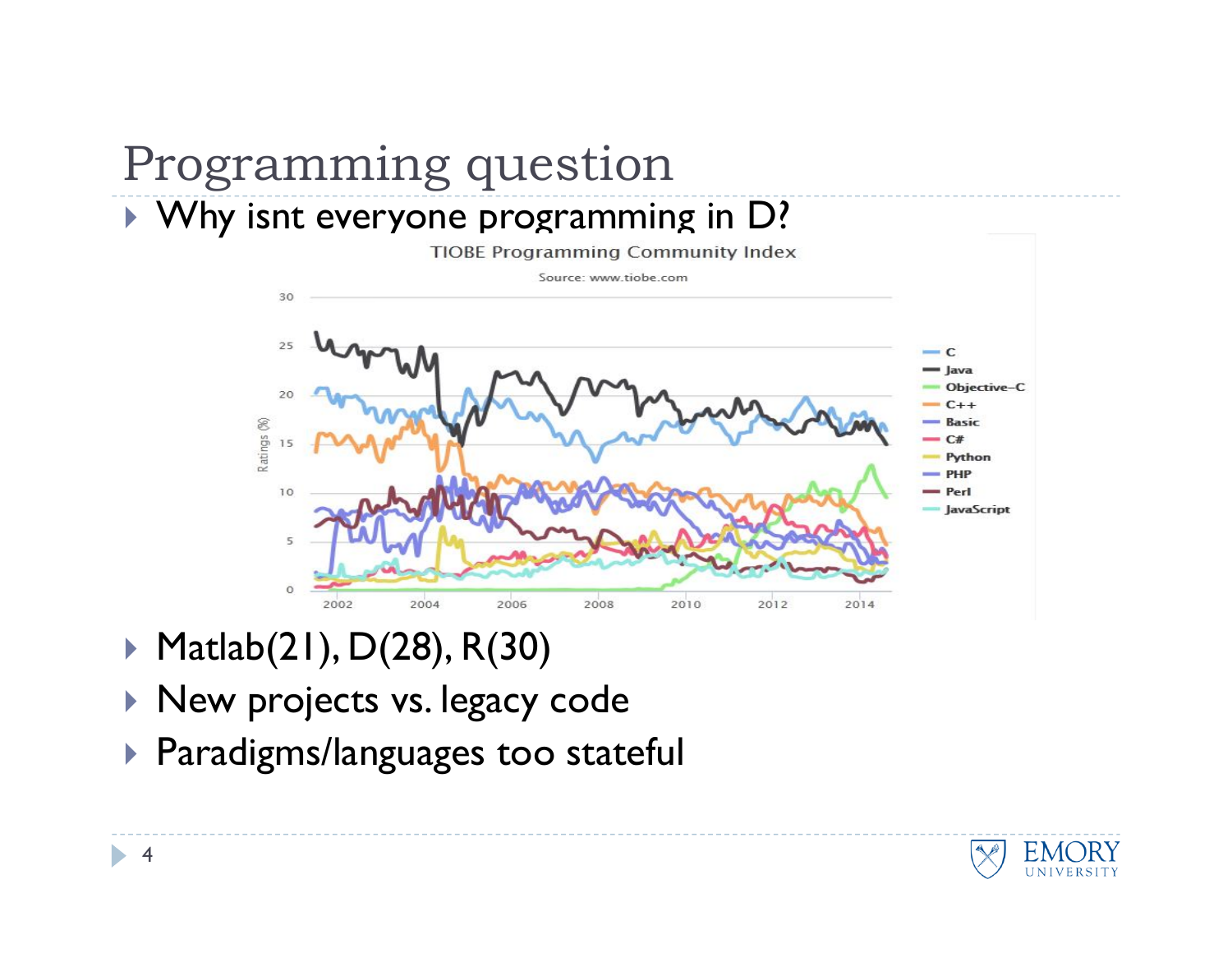# Legacy applications

- } Architectures and particular machines come and go
- ▶ Applications stay (and evolve)
- ▶ And add more code for
	- **IM** Performance
	- **M** Functionality
	- **M** Porting
	-



Application complexity/volume due to functionality and porting

#### } Also true for build systems

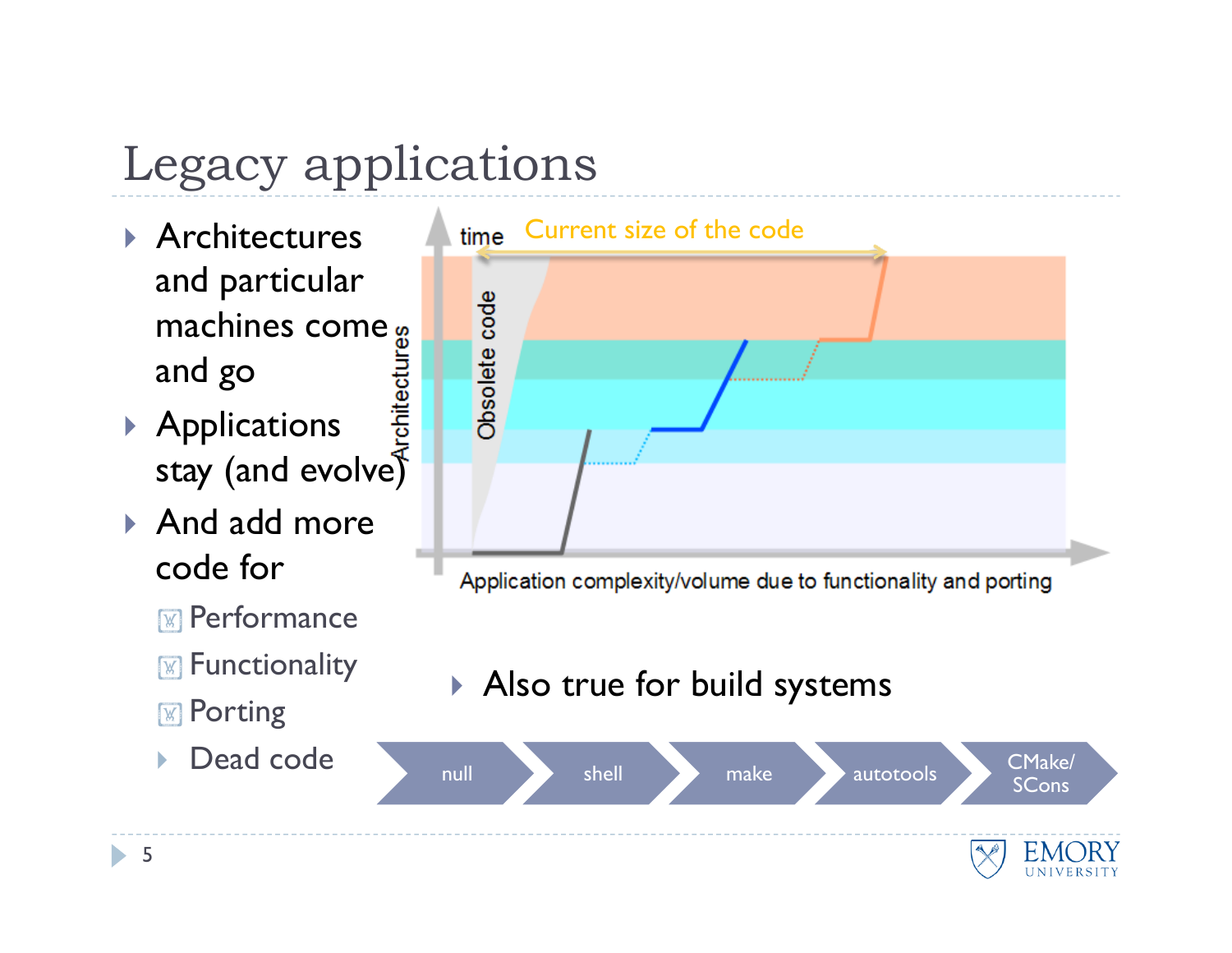## Fault tolerance and Big data

#### } What detection/recovery mechanisms do you see now?

- ▶ @\$#&^!! and resubmit!
- } Traditional methods unsuitable at these levels
- } What will be needed? *"Tolerate" faults perhaps we already are?*
- ▶ What is the Big Data equivalent benchmark?
	- } Benchmarks usually "X" per "Y", or higher abstraction
	- } Data: value derivable without compromising privacy/security



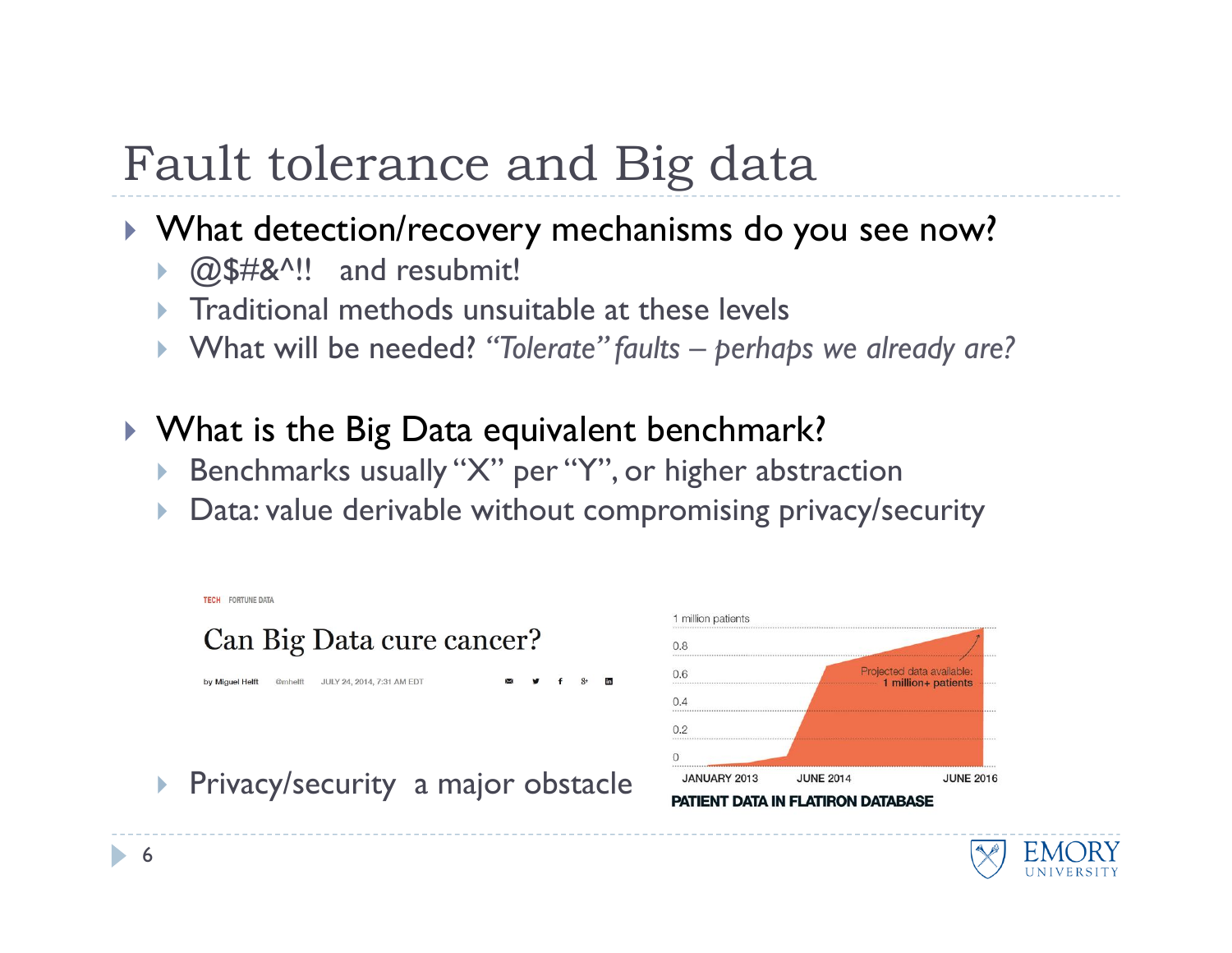### Selfie question

- } What are *you* doing to bring about the golden age of CS?
	- **Teaching**
	- **Adaptation** as an approach to utility computing